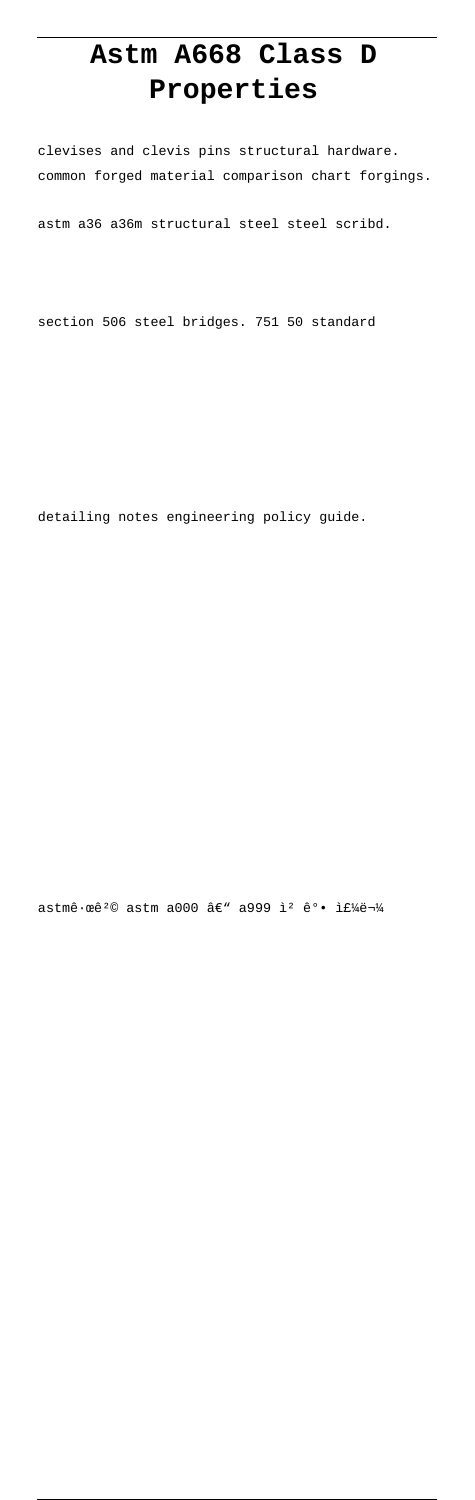nos amp titles ë, ¤ì.'ë2, ë, "ë; œê.,. list of astm international standards wikipedia

Clevises And Clevis Pins Structural Hardware May 8th, 2018 - Looking For Clevises Or Clevis Pins Cleveland City Forge Manufactures Many Sizes For More Information Or To Place A Custom Order Call 800 431 4350'

Common Forged Material Comparison Chart Forgings May 6th, 2018 - Chemical Composition Max Unless Range Is Given Tensile Properties Min Unless Range Is Given Energy Value Ft Lbf Specification Grade Or Class'

'Astm a36 A36m Structural Steel Steel Scribd November 30th, 2014 - Astm a36 A36m Download as PDF File pdf Text File txt or read online'

## 'Section 506 Steel Bridges

May 11th, 2018 Effective with the December 2017 Letting 253 2018 Standard Specifications 506 2 5 High Strength Bolts 506 2 5 1 General 1 Furnish high strength A325 bolts conforming to ASTM F3125 nuts conforming to ASTM A563 and flat'

## '751 50 STANDARD DETAILING NOTES

ENGINEERING POLICY GUIDE MAY 10TH, 2018 - CLASS B CONCRETE SUBSTRUCTURE F C 3 000 PSI CLASS B CONCRETE RETAINING WALL F C 3 000 PSI CLASS B 2 CONCRETE DRILLED SHAFTS AMP ROCK SOCKETS''ASTMê · œê<sup>2</sup>© ASTM A000 â€" A999  $i^2$   $e^o \cdot i f'_{A} e^{-1}$   $e^o$   $e^o$  $\ddot{e}_n$ ¤ì•´ë², ë,"로ê $\cdot$ , May 7th, 2018 - astmê. cê<sup>2</sup>© astm a000 â€" a999 ì<sup>2</sup> ê°. 주물  $\ddot{e}$ ,  $\hat{e}$   $\hat{e}$  astmê·œê<sup>2</sup>© astm a000 a999 ëŠ" ì<sup>2</sup> ê°. if¼ë¬¼ ë."ê,^ì-. ê´€ë "땜 ꕜ꺩ë"¤ ìž ë<^ë<¤' 'ASTM CODE ë|¬ìФíŠ, NOS AMP TITLES  $e_n$ ni.  $e^2$ ,  $e^2$ , "e i xe. MAY 9TH, 2018 - ASTM CODE 리스íŠ, NOS AMP TITLES ASTM TOC SECTION 00 INDEX SECTION 01 IRON AND STEEL PRODUCTS VOLUME 01 01 STEEL PIPING TUBING FITTINGS'